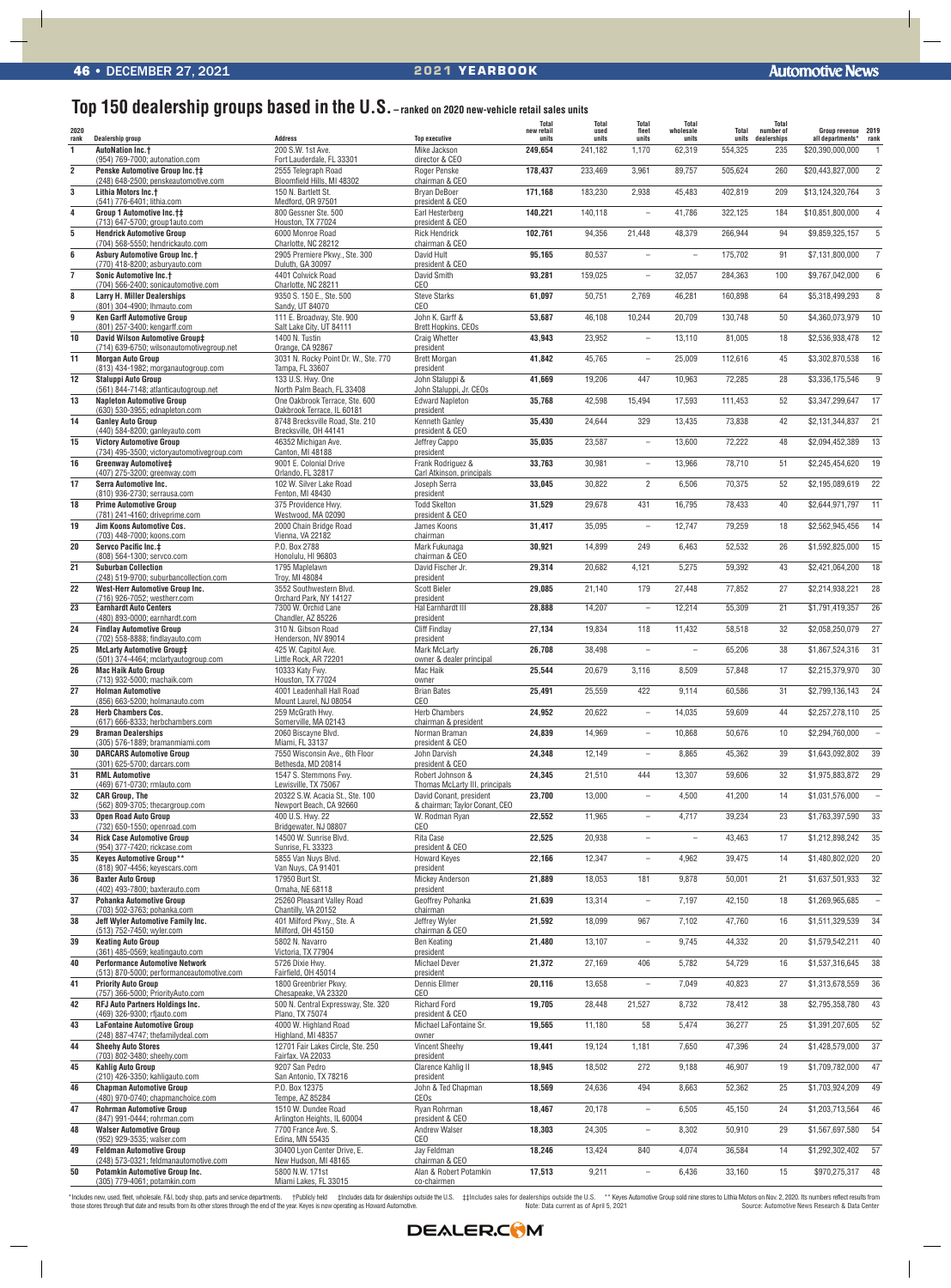## **Top 150 dealership groups based in the U.S. – ranked on 2020 new-vehicle retail sales units**

| 2020       |                                                                                  |                                                              |                                                          | <b>Total</b><br>new retail | <b>Total</b><br>used | <b>Total</b><br>fleet    | Total<br>wholesale       | Total           | <b>Total</b><br>number of | Group revenue 2019                  |            |
|------------|----------------------------------------------------------------------------------|--------------------------------------------------------------|----------------------------------------------------------|----------------------------|----------------------|--------------------------|--------------------------|-----------------|---------------------------|-------------------------------------|------------|
| rank<br>51 | Dealership group<br>Ray Catena Motor Car Corp.                                   | <b>Address</b><br>910 Route 1                                | <b>Top executive</b><br>Raymond Catena                   | units<br>17,509            | units<br>8,223       | units<br>$\overline{a}$  | units<br>2,580           | units<br>28,312 | dealerships<br>15         | all departments*<br>\$1,496,573,401 | rank<br>45 |
|            | (732) 549-6600; raycatena.com                                                    | Edison, NJ 08817                                             | owner                                                    |                            |                      |                          |                          |                 |                           |                                     |            |
| 52         | <b>Premier Automotive</b>                                                        | 13040 I-10 Service Road                                      | <b>Troy Duhon</b>                                        | 16,656                     | 19,035               | 991                      | 4,666                    | 41,348          | 28                        | \$1,220,916,526                     | 56         |
| 53         | (504) 940-0000; premierautomotive.com<br><b>Gee Automotive Cos.</b>              | New Orleans, LA 70128<br>21502 E. George Gee Ave.            | owner<br>Rvan Gee                                        | 16,231                     | 13,977               | 600                      | 6,963                    | 37,771          | 30                        | \$1,247,716,498                     | 53         |
|            | (503) 261-5100; geeautomotive.com                                                | Liberty Lake, WA 99019                                       | CEO                                                      |                            |                      |                          |                          |                 |                           |                                     |            |
| 54         | <b>Summit Automotive Partners</b><br>(303) 209-3965; summit-ap.com               | 10301 E. Arapahoe Road, Ste. 200<br>Centennial, CO 80112     | Alex Gillett<br>CEO                                      | 16,205                     | 13,479               | 2,590                    | 7,073                    | 39,347          | 16                        | \$1,192,442,924                     | 51         |
| 55         | <b>Zeigler Auto Group</b>                                                        | 4201 Stadium Drive                                           | Aaron Zeigler                                            | 15,996                     | 20,920               | 8                        | 6,371                    | 43,295          | 28                        | \$1,540,884,552                     | 61         |
|            | (269) 488-2271; zeigler.com                                                      | Kalamazoo, MI 49008                                          | president                                                |                            |                      |                          |                          |                 |                           |                                     |            |
| 56         | <b>Galpin Motors Inc.</b><br>(818) 787-3800; galpin.com                          | 15505 Roscoe Blvd.<br>North Hills, CA 91343                  | Herbert Boeckmann II<br>owner & CEO                      | 15,402                     | 4,450                | 112                      | 4,194                    | 24,158          | $6\overline{6}$           | \$900.680.041                       | 42         |
| 57         | <b>Gettel Automotive</b>                                                         | 5959 E. SR 64                                                | James Gettel                                             | 15,323                     | 12,468               | $\overline{7}$           | 7,297                    | 35,095          | 19                        | \$1,025,151,986                     | 63         |
| 58         | (941) 921-2655; gettel.com<br>Rosatti/Plaza Auto Group                           | Bradenton, FL 34208<br>2740 Nostrand Ave.                    | president<br>John Rosatti                                | 15,014                     | 3,462                | $\overline{\phantom{m}}$ | 3,008                    | 21,484          | $\overline{7}$            | \$548,901,468                       | 68         |
|            | (718) 253-8400; plazaautomall.com                                                | Brooklyn, NY 11210                                           | president                                                |                            |                      |                          |                          |                 |                           |                                     |            |
| 59         | <b>World Class Automotive Group</b>                                              | 7777 Lemmon Ave., Ste. 200                                   | <b>Randall Reed</b>                                      | 14,301                     | 8,037                | 925                      | 5,691                    | 28,954          | $\overline{7}$            | \$1,195,673,891                     | 62         |
| 60         | (214) 560-1602; reedhasit.com<br><b>Ed Morse Automotive Group</b>                | Dallas, TX 75209<br>2850 S. Federal Hwy.                     | CEO<br><b>Edward Morse III</b>                           | 14,169                     | 9,478                | 6,461                    | 6,271                    | 36,379          | 20                        | \$1,331,126,606                     | 77.        |
|            | (800) 336-6773; edmorse.com                                                      | Delray Beach, FL 33483                                       | chairman & CEO                                           |                            |                      |                          |                          |                 |                           |                                     |            |
| 61         | <b>McCombs Automotive</b><br>(210) 821-6523; redmccombs.com                      | 755 E. Mulberry Ave., Ste. 600<br>San Antonio, TX 78212      | <b>Tim Cliver</b><br>000                                 | 13,938                     | 10,968               | 117                      | 5,036                    | 30,059          | 9                         | \$969,692,000                       | 73         |
| 62         | #1 Cochran Automotive                                                            | 4520 William Penn Hwy.                                       | Robert Cochran                                           | 13,742                     | 10,239               | $\overline{\phantom{0}}$ | 5,821                    | 29,802          | 26                        | \$905,000,020                       | 67         |
|            | (877) 262-4726; cochran.com                                                      | Monroeville, PA 15146                                        | president & CEO                                          |                            |                      |                          |                          |                 |                           |                                     |            |
| 63         | <b>Garber Management Group</b><br>(989) 790-9090; garberauto.com                 | 999 S. Washington Ave.<br>Saginaw, MI 48601                  | <b>Richard Garber</b><br>president                       | 13,588                     | 24,107               | 3,334                    | 11,331                   | 52,360          | 63                        | \$1,422,322,190                     | 70         |
| 64         | <b>Sullivan Automotive Group</b>                                                 | 2440 Santa Monica Blvd.                                      | Michael Sullivan                                         | 13,554                     | 7,996                | 80                       | 2,339                    | 23,969          | 12                        | \$836,552,930                       | 50         |
|            | (310) 829-1888; lacarguy.com                                                     | Santa Monica, CA 90404                                       | president & managing member                              |                            |                      |                          |                          |                 |                           |                                     | 90         |
| 65         | <b>Cavender Auto Family</b><br>(210) 681-6601; cavenderautofamily.com            | 5730 N.W. Loop 410<br>San Antonio, TX 78238                  | Stephen & Rick Cavender<br>dealers                       | 13,543                     | 12,211               | 367                      | 5,566                    | 31,687          | 6                         | \$1,013,181,379                     |            |
| 66         | Piazza Auto Group                                                                | 401 S. Schuylkill Ave.                                       | Vince Piazza                                             | 13,515                     | 9,734                | 57                       | 5,775                    | 29,081          | 26                        | \$1,063,835,127                     | 60         |
| 67         | (610) 630-7911; piazzaautogroup.com<br><b>Piercey Automotive Group</b>           | Norristown, PA 19403<br>16901 Millikan Ave.                  | president<br><b>William Piercey</b>                      | 13,469                     | 4,766                | $\overline{\phantom{m}}$ | 3,537                    | 21,772          | 6                         | \$629,866,546                       | 58         |
|            | (949) 369-6000; pierceyautogroup.com                                             | Irvine, CA 92606                                             | chairman                                                 |                            |                      |                          |                          |                 |                           |                                     |            |
| 68         | <b>Tuttle-Click Automotive Group</b><br>(949) 598-4800; tuttleclick.com          | 41 Auto Center Drive<br>Irvine, CA 92618                     | Robert Tuttle & James Click                              | 13,460                     | 6,615                | 676                      | 5,411                    | 26,162          | 17                        | \$904,085,548                       | 65         |
| 69         | <b>Bergstrom Automotive</b>                                                      | One Neenah Center                                            | co-managing partners<br>John Bergstrom                   | 12,997                     | 12,293               | 361                      | 4,892                    | 30,543          | 29                        | \$1,037,871,278                     | 78         |
|            | (920) 725-4444; bergstromauto.com                                                | Neenah, WI 54956                                             | chairman & CEO                                           |                            |                      |                          |                          |                 |                           |                                     |            |
| 70         | <b>Island Auto Group</b><br>(718) 979-0934; islandautogroup.com                  | 1580 Hylan Blvd.<br>Staten Island, NY 10305                  | Josh Aaronson, Ron Baron<br>& Marcello Sciarrino, owners | 12,961                     | 14,235               | $\overline{\phantom{0}}$ | 5,601                    | 32,797          | 28                        | \$944,943,890                       | 44         |
| 71         | <b>Anderson Automotive Group</b>                                                 | 9101 Glenwood Ave.                                           | <b>Fred Anderson</b>                                     | 12,915                     | 10,758               | $\overline{\phantom{0}}$ | 5,015                    | 28,688          | 9                         | \$806,104,939                       | 66         |
| 72         | (919) 787-0099; andersonautomotivegroup.com<br><b>Bommarito Automotive Group</b> | Raleigh, NC 27617<br>15736 Manchester Road                   | CEO<br>John Bommarito                                    | 12,783                     | 11,688               | 42,612                   | 7.881                    | 74,964          | 17                        | \$2.880.562.691                     | 72         |
|            | (636) 391-7200; bommarito.com                                                    | Ellisville, MO 63011                                         | president                                                |                            |                      |                          |                          |                 |                           |                                     |            |
| 73         | <b>Balise Motor Sales Co.</b>                                                    | 122 Doty Circle                                              | James Balise Jr.                                         | 12,645                     | 14,511               | 107                      | 5,818                    | 33,081          | 24                        | \$919,870,559                       | 64         |
| 74         | (413) 733-8604; baliseauto.com<br><b>Wilde Automotive Group</b>                  | West Springfield, MA 01089<br>1710 A Hwy. 164                | owner<br>Mark Wilde                                      | 12,637                     | 15,034               | $\overline{\phantom{a}}$ | 5,809                    | 33.480          | $\overline{7}$            | \$970,366,053                       | 71         |
|            | (262) 513-2770; wildeauto.com                                                    | Waukesha. WI 53186                                           | vice president                                           |                            |                      |                          |                          |                 |                           |                                     |            |
| 75         | <b>Fox Motors</b><br>(616) 774-4044; foxmotors.com                               | 200 Ottawa Ave., Ste. 800<br>Grand Rapids, MI 49503          | Daniel DeVos<br>chairman & CEO                           | 12,517                     | 12,699               | 781                      | 3,614                    | 29,611          | 31                        | \$965,989,959                       | 69         |
| 76         | <b>Del Grande Dealer Group</b>                                                   | 911 Capitol Expressway Auto Mall                             | Shaun Del Grande                                         | 12,368                     | 8,517                | $-$                      | 2,535                    | 23,420          | 12                        | \$790,342,594                       | 59         |
|            | (408) 979-3706; dgdg.com                                                         | San Jose, CA 95136                                           | CEO                                                      |                            |                      |                          |                          |                 |                           |                                     |            |
| 77         | <b>Kenwood Dealer Group Inc.</b><br>(513) 683-5484; cincyautos.com               | 4780 Socialville Foster Road<br>Mason, OH 45040              | <b>Robert Reichert</b><br>general counsel                | 12,079                     | 12,711               | ÷                        | $\overline{\phantom{a}}$ | 24,790          | 15                        | \$856,017,866                       | 75         |
| 78         | <b>Sam Pack Automotive Group</b>                                                 | 2070 Diplomat Drive                                          | Sam Pack                                                 | 11,967                     | 9,351                | 3,472                    | 2,869                    | 27,659          | 6                         | \$1,038,051,364                     | 81         |
| 79         | (888) 478-0654; sampack.com<br><b>Mullinax Automotive</b>                        | Dallas, TX 75234<br>1551 E. Semoran                          | dealer principal<br>Jerry & Larry Mullinax               | 11,546                     | 15,461               | 1,119                    | 4,713                    | 32,839          | 8                         | \$1,027,229,089                     | 87         |
|            | (407) 889-7600; mullinaxford.com                                                 | Apopka, FL 32703                                             | owners                                                   |                            |                      |                          |                          |                 |                           |                                     |            |
| 80         | <b>Ferman Automotive Group</b>                                                   | 1306 W. Kennedy Blvd.                                        | James Ferman Jr.                                         | 11,510                     | 10,880               | 502                      | 5,218                    | 28,110          | 21                        | \$926,394,000                       | 82         |
| 81         | (813) 251-2765; ferman.com<br>Germain Motor Co.                                  | Tampa, FL 33606<br>4250 Morse Crossing                       | president & CEO<br>Stephen Germain                       | 11,365                     | 12,102               | $\overline{\phantom{a}}$ | 5,873                    | 29,340          | 16                        | \$981,145,401                       | 79         |
|            | (614) 383-4967; germaincars.com                                                  | Columbus, OH 43219                                           | president & CEO                                          |                            |                      |                          |                          |                 |                           |                                     |            |
| 82         | <b>Fitzgerald Auto Malls</b><br>(301) 881-4000; fitzmall.com                     | 11411 Rockville Pike<br>Rockville, MD 20852                  | John Fitzgerald Jr.<br>president                         | 11,233                     | 12,508               | 200                      | 3,328                    | 27,269          | 19                        | \$823,793,000                       | 85         |
| 83         | Gillman Cos.                                                                     | 10595 W. Sam Houston Pkwy. S.                                | Stacey Gillman-Wimbish                                   | 11,217                     | 9,716                | $\overline{\phantom{a}}$ | 1,529                    | 22,462          | 10                        | \$656,062,217                       | 80         |
|            | (713) 776-7000; gillmanauto.com                                                  | Houston, TX 77099                                            | president & CEO                                          |                            |                      |                          |                          |                 |                           |                                     |            |
| 84         | <b>Ray Skillman Auto Group</b><br>(317) 888-9500; rayskillman.com                | 8424 U.S. 31 S.<br>Indianapolis, IN 46227                    | Ray Skillman<br>president                                | 11,202                     | 14,492               | 62                       | 7,498                    | 33,254          | 18                        | \$876,465,072 89                    |            |
| 85         | <b>Car Pros Automotive Group</b>                                                 | 200 S.W. Grady Way                                           | <b>Matthew Phillips</b>                                  | 11,144                     | 5,264                | $\overline{\phantom{a}}$ | 3,336                    | 19,744          | 10                        | \$495,974,216 102                   |            |
|            | (253) 681-6376; carpros.com                                                      | Renton, WA 98057                                             | president<br>G. Steven Pleau                             |                            |                      |                          |                          |                 |                           |                                     | 93         |
| 86         | <b>Future Automotive Group</b><br>(916) 786-3673; futureautomotivegroup.com      | 650 Auto Mall Drive<br>Roseville, CA 95661                   | president                                                | 11,141                     | 7,595                | 1,196                    | 6,668                    | 26,600          | 11                        | \$978,231,818                       |            |
| 87         | <b>Ken Page Auto Group</b>                                                       | 9400 W. Atlantic Blvd.                                       | Kenneth Page                                             | 10,785                     | 4,226                | 107                      | 3,826                    | 18,944          | $\overline{7}$            | \$465,221,460                       | 91         |
| 88         | (954) 509-3260<br><b>John Elway Dealerships</b>                                  | Coral Springs, FL 33071<br>2425 E. Camelback Road, Ste. 1155 | president<br><b>Mitch Pierce</b>                         | 10,477                     | 5,616                | 713                      | 2.894                    | 19,700          | $\overline{7}$            | \$745,967,327                       | 76         |
|            | (602) 381-6594; elwaydealers.com                                                 | Phoenix, AZ 85016                                            | dealer principal                                         |                            |                      |                          |                          |                 |                           |                                     |            |
| 89         | <b>Price Simms Family Dealerships</b><br>(415) 808-4800; pricesimms.com          | 135 E. Sir Francis Drake Blvd.<br>Larkspur, CA 94939         | <b>Tom Price</b><br>chairman & CEO                       | 10,305                     | 6,825                | $-$                      | 2,210                    | 19,340          | 16                        | \$823,103,979                       | 95         |
| 90         | <b>Curry Automotive</b>                                                          | 727 Central Ave.                                             | Bernard F. Curry III                                     | 10,168                     | 5,105                | $-$                      | 3,468                    | 18,741          | 11                        | \$594,389,315 74                    |            |
|            | (914) 725-3500; curryauto.com                                                    | Scarsdale, NY 10583                                          | <b>CEO</b>                                               |                            |                      |                          |                          |                 |                           |                                     |            |
| 91         | <b>Swickard Auto Group</b><br>(503) 454-5000; swickardautogroup.com              | 19400 S.E. McLoughlin Blvd.<br>Gladstone, OR 97027           | Jeff Swickard<br>president & CEO                         | 10,035                     | 9,991                | 5                        | 3,160                    | 23,191          | 16                        | \$994,561,356 136                   |            |
| 92         | <b>Lindsay Automotive Group</b>                                                  | 3410 King St.                                                | <b>Lindsay Family</b>                                    | 9,973                      | 8,743                | 671                      | 4,246                    | 23,633          | 9                         | \$875,887,476                       |            |
|            | (703) 647-8698; lindsaycars.com                                                  | Alexandria, VA 22302                                         | operators                                                |                            |                      |                          |                          |                 |                           |                                     |            |
| 93         | <b>Ciocca Dealerships</b><br>(215) 529-7534; cioccadealerships.com               | 750 S. West End Blvd.<br>Quakertown, PA 18951                | Gregg R. Cioccap<br>CEO                                  | 9,926                      | 11,395               | 351                      | 5,027                    | 26,699          | 21                        | \$853,318,303                       | 98         |
| 94         | <b>Krause Auto Group</b>                                                         | P.O. Box 1249                                                | Vernon Krause                                            | 9,755                      | 7,133                | 733                      | 3,282                    | 20,903          | 12                        | \$918,058,203 140                   |            |
| 95         | (770) 649-5124; krausefamilyford.com<br><b>Empire Automotive Group</b>           | Alpharetta, GA 30009<br>1026 E. Jericho Turnpike             | dealer principal & owner<br>Michael Brown                | 9,726                      | 4,145                | 180                      | 1,947                    | 15,998          | 10                        | \$609,244,397                       | 96         |
|            | (631) 470-1700; shopempireauto.com                                               | Huntington Station, NY 11746                                 | owner                                                    |                            |                      |                          |                          |                 |                           |                                     |            |
| 96         | <b>Phil Smith Automotive Group</b><br>(954) 867-1234; philsmithauto.com          | 4250 N. Federal Hwy.<br>Lighthouse Point, FL 33064           | Michael Dayhoff<br>president & CEO                       | 9,718                      | 10,121               | 70                       | 7,039                    | 26,948          | 18                        | \$808,945,813 103                   |            |
| 97         | <b>Boucher Group Inc.</b>                                                        | 4141 S. 108th St.                                            | Gordon Boucher                                           | 9,471                      | 10,265               | 378                      | 4,956                    | 25,070          | 20                        | \$820,439,000                       | 99         |
|            | (414) 427-4141; boucher.com                                                      | Greenfield, WI 53228                                         | CEO                                                      |                            |                      |                          |                          |                 |                           |                                     |            |
| 98         | <b>Huffines Auto Dealerships</b><br>(972) 867-6000; huffines.net                 | 4500 W. Plano Pkwy.<br>Plano, TX 75093                       | S. Ray Huffines<br>owner & CEO                           | 9,136                      | 7,327                | 1,190                    | 4,216                    | 21,869          | 14                        | \$728,338,338 107                   |            |
| 99         | <b>Rosenthal Automotive Organization</b>                                         | 1902 Association Drive                                       | Robert Peterson                                          | 9,087                      | 7,241                |                          |                          | 16,328          | 12                        | \$852,060,653                       | 82         |
|            | (703) 553-4300; rosenthalauto.com                                                | Reston, VA 20191                                             | chairman & CEO                                           |                            |                      |                          |                          |                 |                           |                                     |            |
| 100        | <b>Phil Long Dealerships</b><br>(719) 575-7000; phillong.com                     | 1212 A Motor City Drive<br>Colorado Springs, CO 80905        | Gerald Cimino<br>CEO                                     | 9,068                      | 10,059               | 1,177                    | 5,681                    | 25,985          | 20                        | \$937,029,988 118                   |            |

\*Includes new, used, fleet, wholesale, F&I, body shop, parts and service departments. May also include revenue from affiliated operations, such as rentals, or commercial vehicle or non-auto dealerships.

Note: Data current as of April 5, 2021<br>Source: Automotive News Research & Data Center